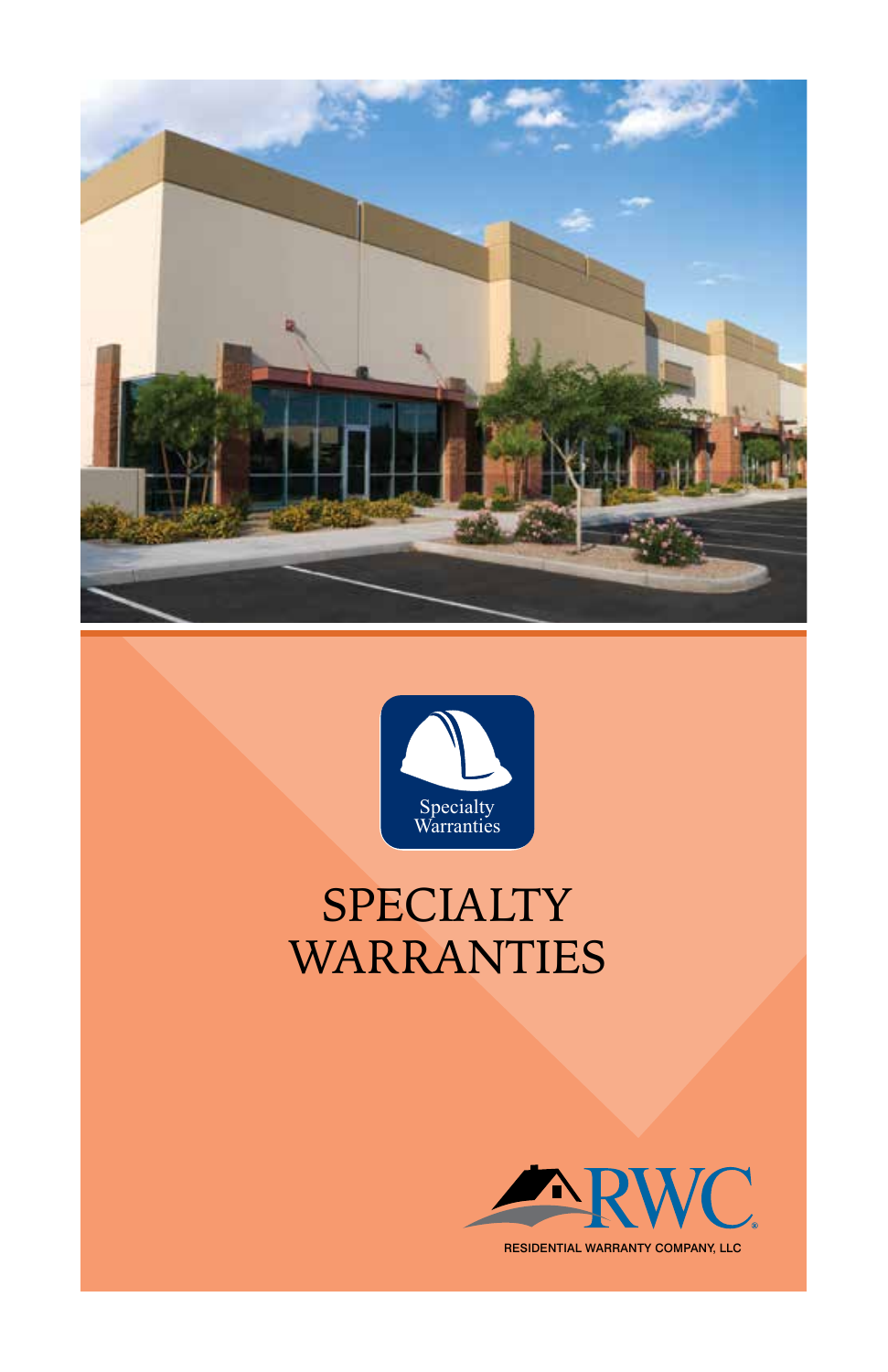



RWC offers several "specialty" programs for Builders involved in construction of detached garages, commercial buildings, and conversions (commercial space remodeled into resi-

dential space). Opportunities abound in these areas to generate additional revenue for a qualified builder. Set yourself apart from the competition in bid situations by including a warranty designed specifically for your type of project.



Builders often incorporate "specialty" types of construction in order to create new revenue streams, keep employees busy and "wait out" any periodic down turn. RWC offers warranties for builders working on commercial projects or even building detached garages. In addition, there are times when the traditional 10 year warranty is not a good fit, either for the builder or the project. For those unique times, RWC's affiliate, Residential Structural Warranty offers 1-year renewable coverage.

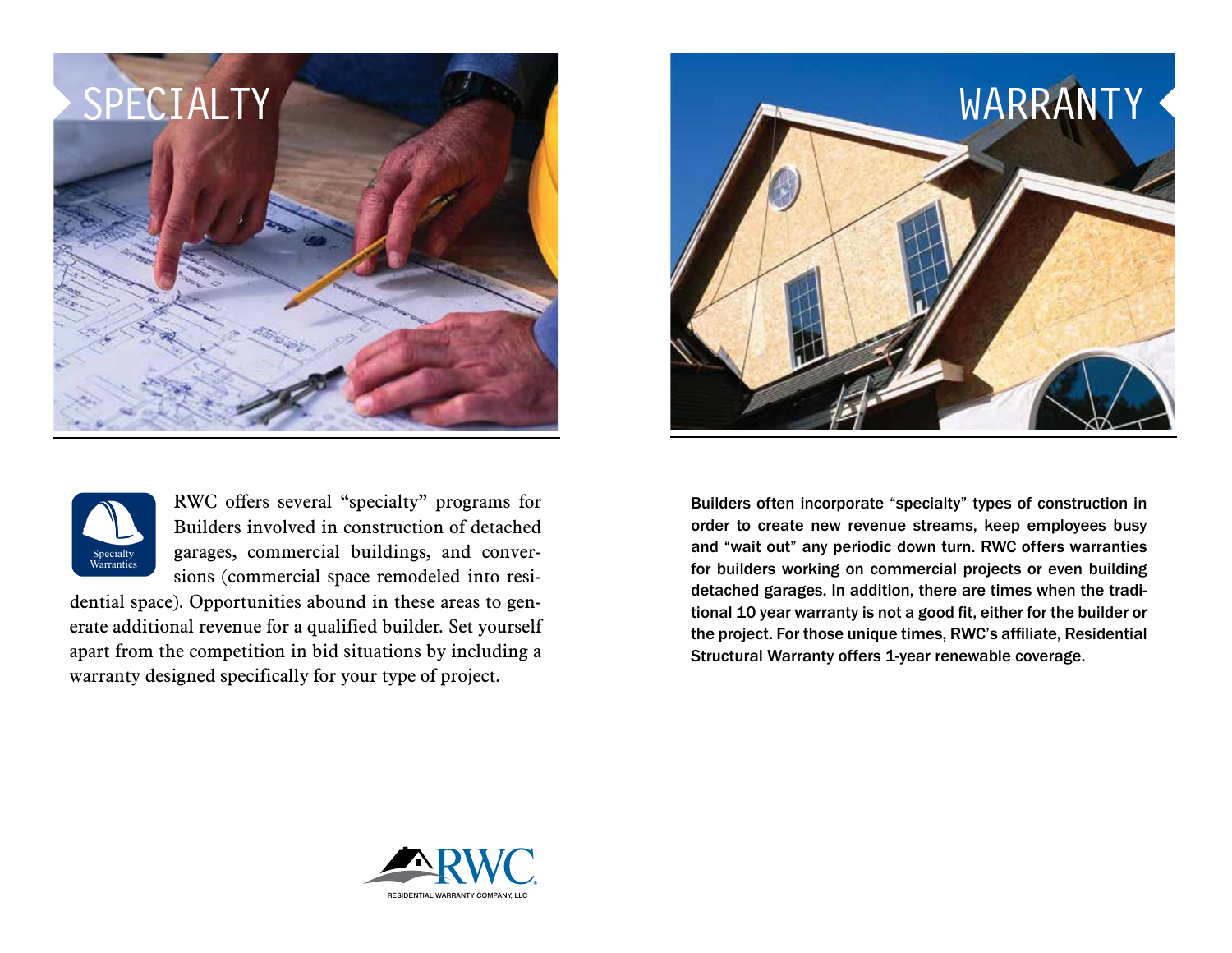## Wa **SPECIALTY WARRANTIES**

| <b>FEATURES AVAILABLE</b>                           | <b>DETACHED</b><br><b>GARAGE</b>  | <b>COMMERCIAL</b>                    | <b>CONVERSIONS</b>                       | <b>1 YEAR</b><br><b>RENEWABLE</b><br>(RSW) |
|-----------------------------------------------------|-----------------------------------|--------------------------------------|------------------------------------------|--------------------------------------------|
| Coverage on Workmanship & Materials                 | N/A                               | 1 Year                               | Options for 1 or 2<br>Years              | N/A                                        |
| Coverage on Selected Portions of Mechanical Systems | N/A                               | 2 Years                              | Options for 1 or 2<br>Years              | N/A                                        |
| Coverage on Major Structural Components             | 5 Years                           | 5 Years                              | Option for 5 Years                       | 1 Year - Renewable                         |
| <b>Structural Standards Format</b>                  | Designated Structural<br>Elements | Major Structural<br>Defects          | Major Structural<br>Defects              | Designated Structural<br>Elements          |
| Rate Calculation                                    | Flat Fee/Home                     | Rates Based on<br>Square Footage     | Rates Per \$1000 of<br>Final Sales Price | \$25 for First Year                        |
| Member Liability Limits                             | 1 Year                            | 2 Years                              | 1 Year                                   | 1 Year                                     |
| Written Warranty Document                           | ✓                                 | ✓                                    | $\checkmark$                             | ✓                                          |
| Program Availability                                | All States Except<br>AK, CO, & HI | All States Except<br>AK, CO, HI & TX | All States Except<br>AK, CO, HI & TX     | All States Except<br>AK, CO, HI & TX       |
| FREE Marketing Materials Available                  | ✓                                 | ✓                                    | ✓                                        |                                            |
| FREE Mediation to Effectively Resolve Disputes      | ✓                                 | J                                    | J                                        | J                                          |
| Binding Arbitration Available, if Needed            | ✓                                 | J                                    | ✓                                        |                                            |
| Insurer Rated "A- (Excellent)" by A.M. Best         | ✓                                 | J                                    | ✓                                        | ✔                                          |
| Coverage Transferable During Warranty Term          | ✓                                 |                                      | ✓                                        | ✓                                          |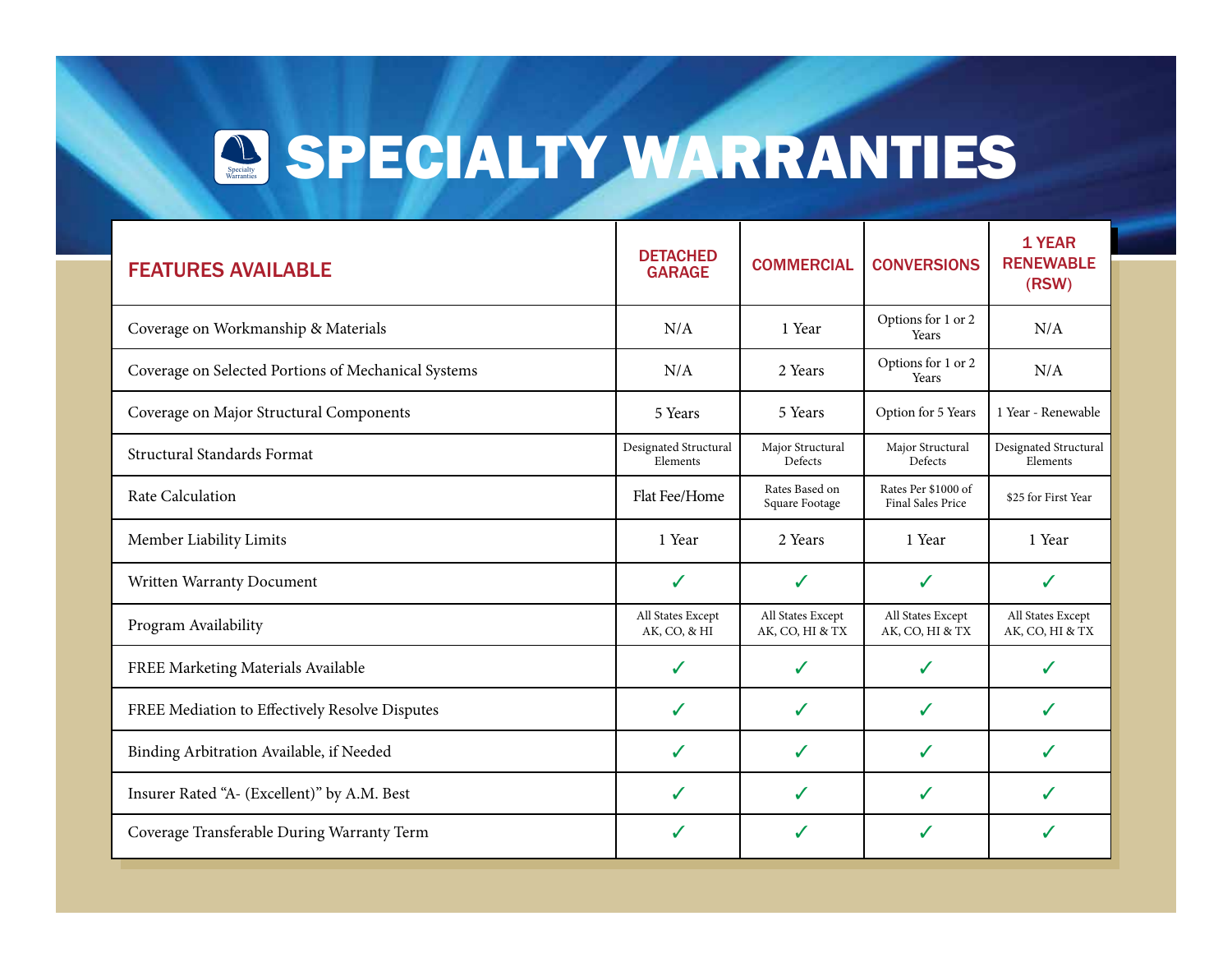



#### 5 Year Commercial Warranty

- 1 Year of Coverage on Workmanship & Materials.
- 2 Years of Coverage on Selected Portions of Mechanical Systems.
- 5 Years of Coverage on Major Structural Components.
- Fees are based on square footage, type of construction and usage.

#### Conversion Warranty

- For residential projects being converted from commercial buildings.
- Option A: 2 Years of Coverage on Workmanship & Materials.
- Option B: 1 Year of Coverage on Workmanship & Materials & 5 Years of Coverage on Major Structural Components.

Please note: Some warranty, insurance and reporting options may not be available in all states. Check with your Account Executive for availability in your area

#### 5 Year Detached Garage Warranty

- 5 Years of Coverage on Designated Structural Elements.
- Includes specific and measurable standards to evaluate structural defects.

#### 1 Year Renewable Structural Warranty

- An innovative approach to written warranties available under the trademark name of Residential Structural Warranty (RSW).
- 1-year structural coverage is available on designated structural elements.
- Nominal administrative fee of \$25 for the first year of coverage.
- Option to pre-purchase future years of coverage.
- Additional years of coverage are offered directly to homeowners by RSW.